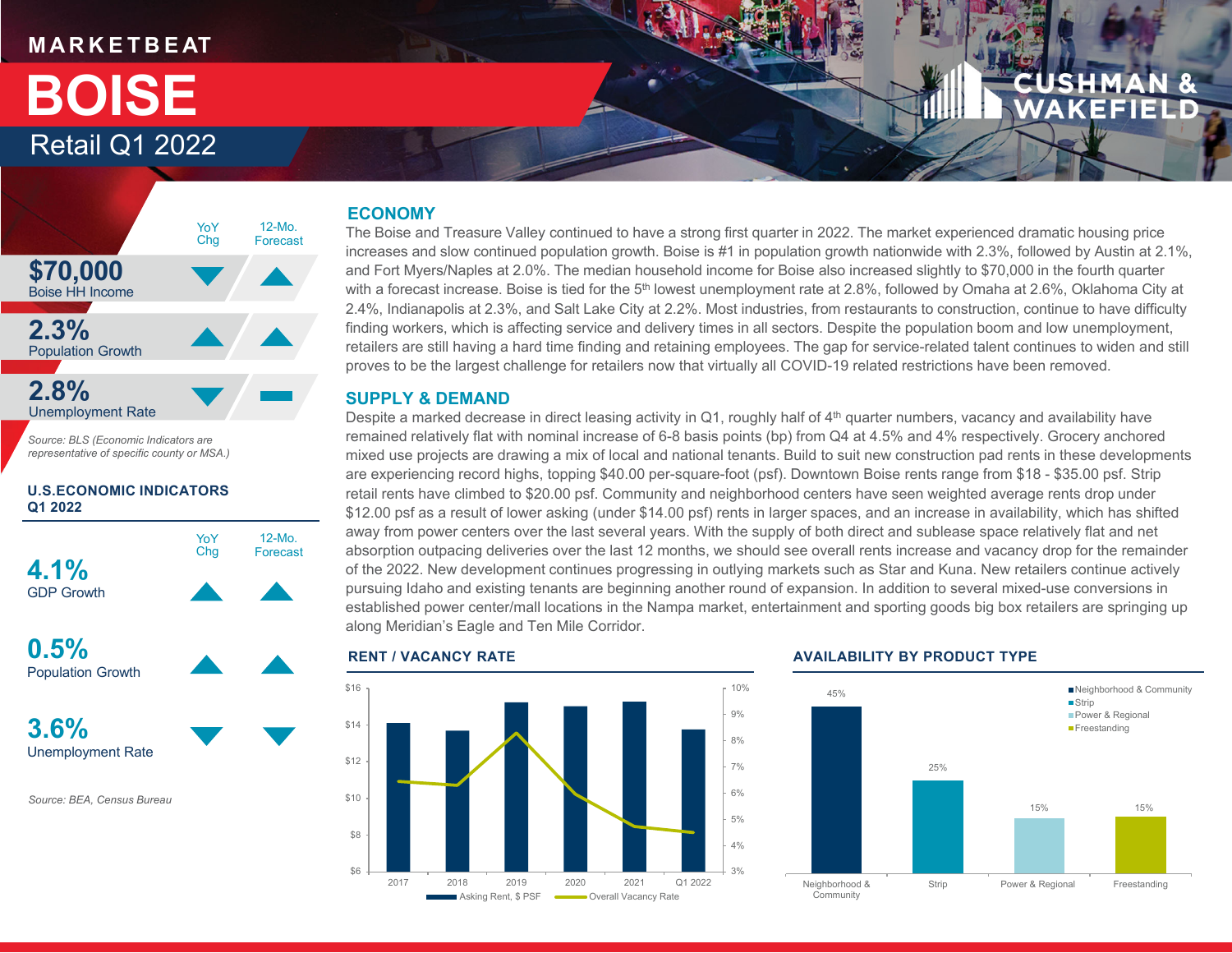

#### **MARKET STATISTICS**

| <b>SUBMARKET</b>     | <b>INVENTORY</b><br>(SF) | <b>SUBLET</b><br><b>VACANT (SF)</b> | <b>DIRECT</b><br><b>VACANT (SF)</b> | <b>OVERALL</b><br><b>VACANCY RATE</b> | <b>CURRENT QTR</b><br><b>OVERALL NET</b><br><b>ABSORPTION</b> | <b>YTD OVERALL NET</b><br><b>ABSORPTION (SF)</b> | <b>UNDER</b><br><b>CNSTR (SF)</b> | <b>OVERALL AVG ASKING</b><br><b>RENT (NNN)*</b> |
|----------------------|--------------------------|-------------------------------------|-------------------------------------|---------------------------------------|---------------------------------------------------------------|--------------------------------------------------|-----------------------------------|-------------------------------------------------|
| North Boise          | 1,750,363                | 21,663                              | 94,981                              | 6.7%                                  | $-1,703$                                                      | $-1,703$                                         | 19,096                            | \$12.86                                         |
| Downtown             | 1,489,382                | 10,566                              | 103,532                             | 7.7%                                  | 32,431                                                        | 32,431                                           | 7,100                             | \$19.28                                         |
| <b>Central Boise</b> | 1,624,322                | 6,385                               | 60,807                              | 4.1%                                  | 2,118                                                         | 2,118                                            | $\overline{0}$                    | \$9.56                                          |
| West Boise           | 3,563,882                | $\mathbf{0}$                        | 123,275                             | 3.5%                                  | $-11,965$                                                     | $-11,965$                                        | 32,025                            | \$12.04                                         |
| Southwest Boise      | 1,556,587                | 1,526                               | 58,613                              | 3.9%                                  | $-23,501$                                                     | $-23,501$                                        | $\overline{0}$                    | \$12.57                                         |
| Airport              | 81,741                   | $\mathbf 0$                         | $\mathbf{0}$                        | $0.0\%$                               | $\overline{0}$                                                | 0                                                | $\mathbf 0$                       | N/A                                             |
| Southeast Boise      | 1,279,606                | $\mathbf{0}$                        | 25,260                              | 2.0%                                  | $-2,013$                                                      | $-2,013$                                         | 3,575                             | \$15.08                                         |
| Meridian             | 4,838,699                | $\Omega$                            | 174,039                             | 3.6%                                  | 23,463                                                        | 23,463                                           | 169,156                           | \$21.65                                         |
| South Meridian       | 514,567                  | $\Omega$                            | 11,708                              | 2.3%                                  | 1,212                                                         | 1,212                                            | 101,869                           | \$18.11                                         |
| Eagle                | 857,247                  | $\bigcap$                           | 37,029                              | 4.3%                                  | $-2,360$                                                      | $-2,360$                                         | 10,664                            | \$14.16                                         |
| Nampa                | 4,631,771                | $\mathbf 0$                         | 297,569                             | 6.4%                                  | $-15,289$                                                     | $-15,289$                                        | 18,363                            | \$15.09                                         |
| Caldwell             | 1,084,480                | $\mathbf{0}$                        | 37,892                              | 3.5%                                  | $-4,795$                                                      | $-4,795$                                         | 130,000                           | \$16.80                                         |
| Middleton            | 175,313                  | $\Omega$                            | 10,800                              | 6.2%                                  | $\Omega$                                                      | $\Omega$                                         | $\overline{0}$                    | N/A                                             |
| Kuna                 | 425,832                  | $\bigcap$                           | $\Omega$                            | $0.0\%$                               | 2,074                                                         | 2,074                                            | $\Omega$                          | N/A                                             |
| <b>BOISE TOTALS</b>  | 23,873,792               | 40,140                              | 1,035,505                           | 4.5%                                  | $-328$                                                        | $-328$                                           | 491,848                           | \$13.76                                         |

*\*Rental rates reflect NNN asking*

#### **KEY LEASE TRANSACTIONS Q1 2022**

| <b>PROPERTY</b>            | <b>SUBMARKET</b> | <b>TENANT</b>                  | <b>RSF</b> | <b>TYPE</b>   |
|----------------------------|------------------|--------------------------------|------------|---------------|
| 8610-8664 W Overland Road  | Southwest Boise  | <b>FMRI</b>                    | 10,700     | Direct        |
| 228 E Plaza                | Eagle            | The Vault                      | 8,526      | <b>Direct</b> |
| 633-655 N Milwaukee Street | West Boise       | <b>Boise Fitness Equipment</b> | 7,100      | Direct        |

*\*Renewals not included in leasing statistics*

#### **KEY SALES TRANSACTIONS Q1 2022**

| <b>PROPERTY</b>              | <b>SUBMARKET</b> | <b>SELLER / BUYER</b>                                      | <b>SF</b> |
|------------------------------|------------------|------------------------------------------------------------|-----------|
| 1455 S Country Terrace Place | South Meridian   | Cook Meridian Fitness Holdings LLC / Ray & Susan Montierth | 47,200    |
| 5111 N Glenwood Street       | North Boise      | BLT-Boise II LLC / Scottsdale Commerce LLC                 | 46,300    |
| 820 Cleveland Boulevard      | Caldwell         | Ryan McMillan / RPMJefferson LLC                           | 12,000    |
| 6097 N Ten Mile Road         | Meridian         | Lost Rapids Development, LLC / Happy Valley-Mcgill, LLC    | 9,493     |
| 3480 W Chinden Boulevard     | North Boise      | Dick Stephen / Chinden Properties One LLC                  | 7,752     |